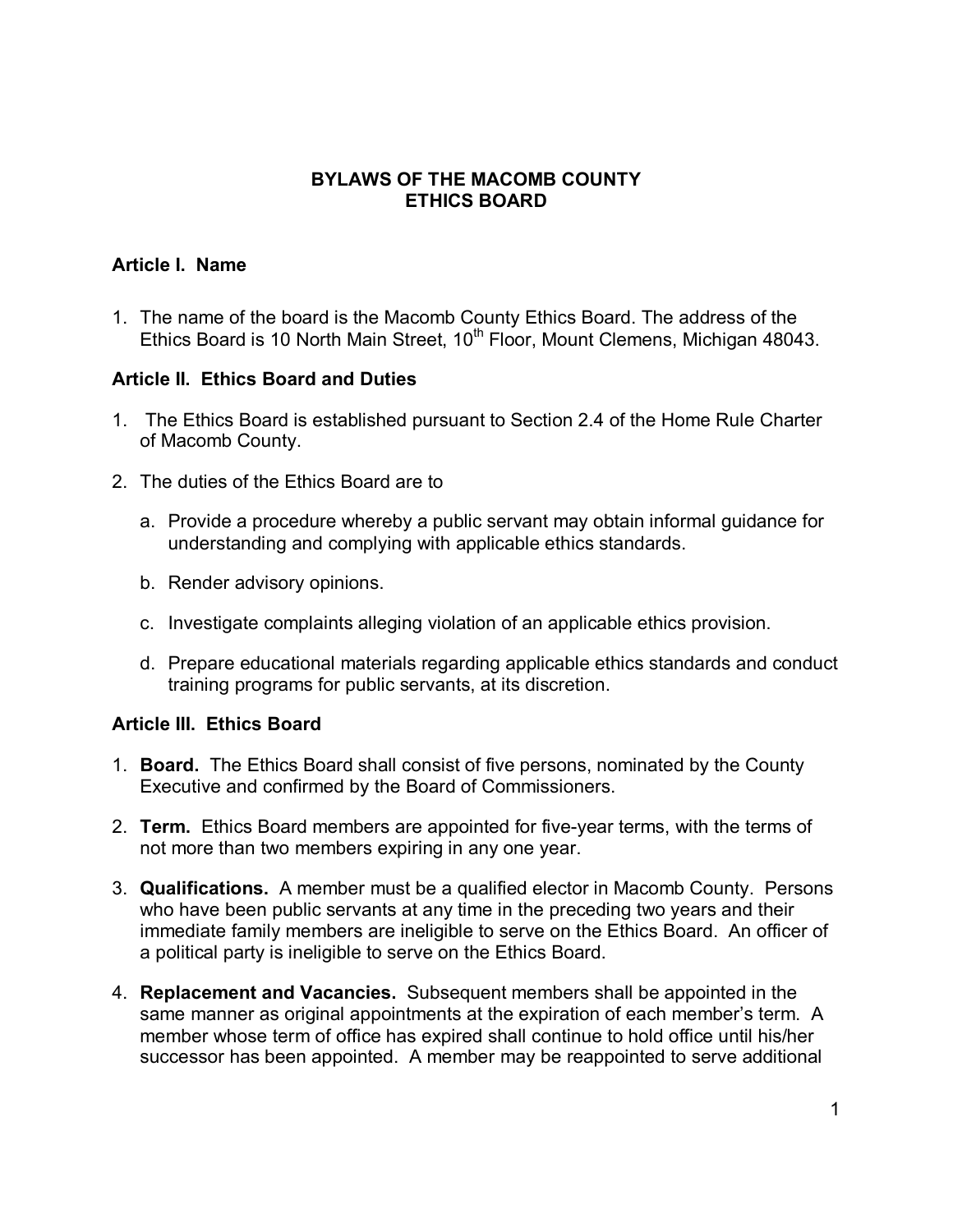terms. If a vacancy is created by death or resignation, a successor shall be appointed within thirty days for the remainder of the term.

- 5. **Removal.** A member may be removed from office by the County Executive for cause with the approval of the Board of Commissioners.
- 6. **Conflict of Interest.** A member who has a direct interest in any matter before the Ethics Board shall disclose his/her interest prior to any discussion of that matter by the Ethics Board. The disclosure shall become a part of the record of the Ethics Board's official proceedings. The interested member shall further refrain from participation in the Ethics Board's action relating to the matter.
- 7. **Compensation.** Members of the Ethics Board shall not receive compensation for services as members of the Ethics Board.
- 8. **Contracts.** With the approval of the Board of Commissioners, the Ethics Board may contract for outside legal counsel.
- 9. **Meetings.** Meetings of the Ethics Board may be called by or at the request of the Chair of the Ethics Board or any two members. The meetings of the Board shall be public. The Board shall hold an annual meeting in October of each year at which time officers of the Board shall be elected.
- 10.**Notice.** Notice of any meetings shall be given in accordance with the Open Meetings Act (Act 267 of the Public Acts of 1976).
- 11.**Quorum.** A majority of the members of the members then in office constitutes a quorum for the transaction of business at any meeting the Ethics Board. A majority of the Ethics Board present may adjourn the meeting from time to time without further notice. The vote of the majority of the members present at a meeting at which a quorum is present constitutes the action of the Ethics Board, unless the vote of a larger number is required by these bylaws. Amendment of the bylaws requires the vote of not less than a majority of the members of the Ethics Board then in office.

# **Article IV. Officers**

- 1. **Officers.** The officers of the Ethics Board shall be elected by the Ethics Board and shall consist of a Chairperson, Vice Chairperson, and Secretary. The Board may also appoint a Recording Secretary who need not be a member of the Board.
- 2. **Nomination, Election and Term of Office.** The Ethics Board at an annual meeting held on the third Thursday of January shall elect the officers of the Ethics Board.